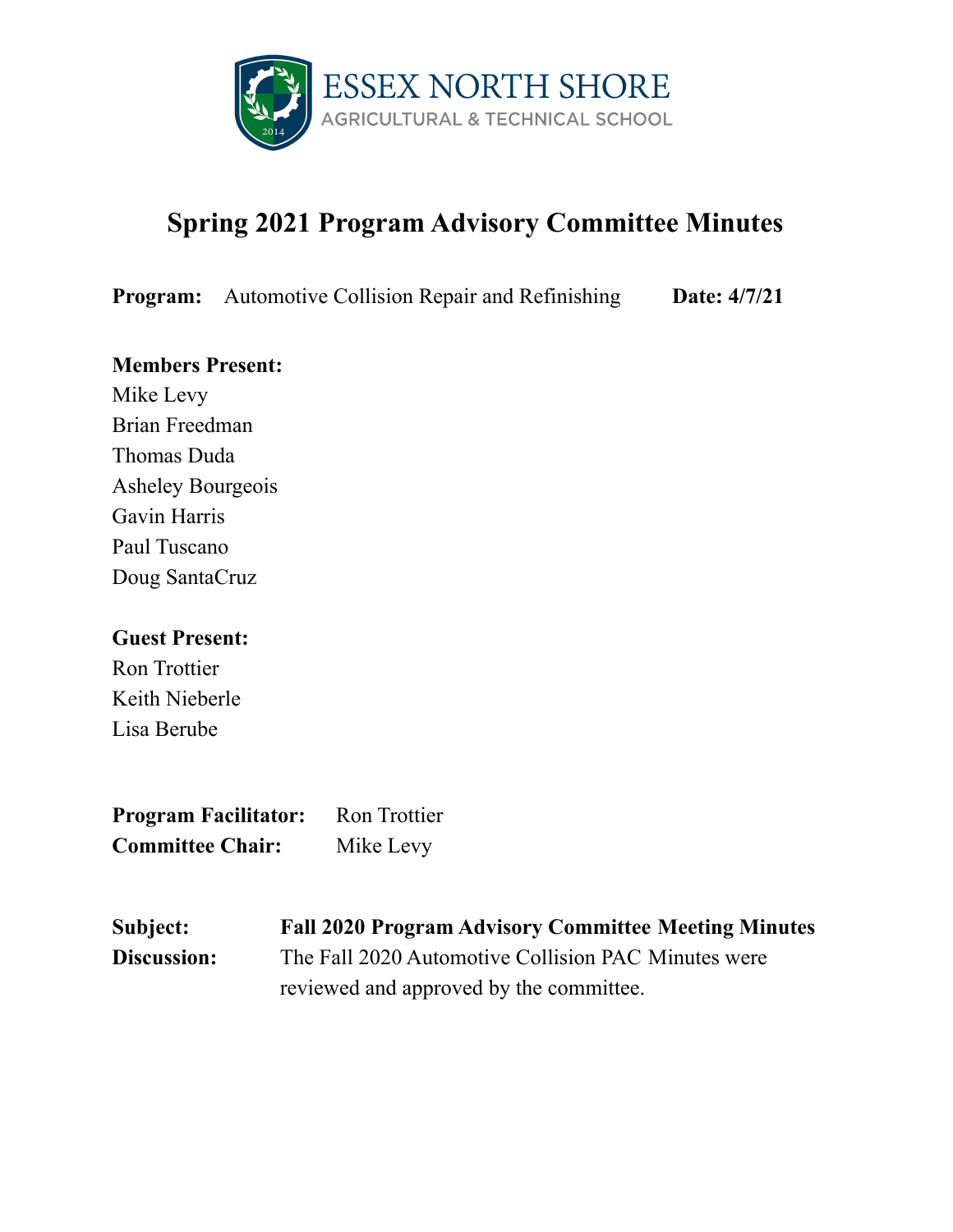

| Subject:           | <b>Student Enrollment/Class of 2024</b>                         |
|--------------------|-----------------------------------------------------------------|
| Discussion:        | The committee was informed that the Auto Collision              |
|                    | department currently has 4 freshman students enrolled, three    |
|                    | females and one male. Seven sophomores, four males and three    |
|                    | females. Four juniors, two males and two females. Four seniors, |
|                    | two males and two females and seven male students in the        |
|                    | partnership program.                                            |
| Subject:           | <b>Shop Space Update</b>                                        |
| <b>Discussion:</b> | The committee was informed of the current status of the new     |
|                    | Welding program and the loss of space to the Auto Collision     |
|                    | program.                                                        |
| Subject:           | <b>On Campus Learning Update</b>                                |
| Discussion:        | The committee was given an update of the customer vehicles      |
|                    | repair projects which have been completed by the students this  |
|                    | year as well as the related curriculum for each grade level.    |
| Subject:           | <b>SkillsUSA District Competition</b>                           |
| Discussion:        | The committee was informed of the students success at this      |
|                    | year's SkillsUSA district competition. Auto Collision took      |
|                    | home six medals total. Two in each of the three events. Five of |
|                    | the students have qualified for state competition.              |
|                    |                                                                 |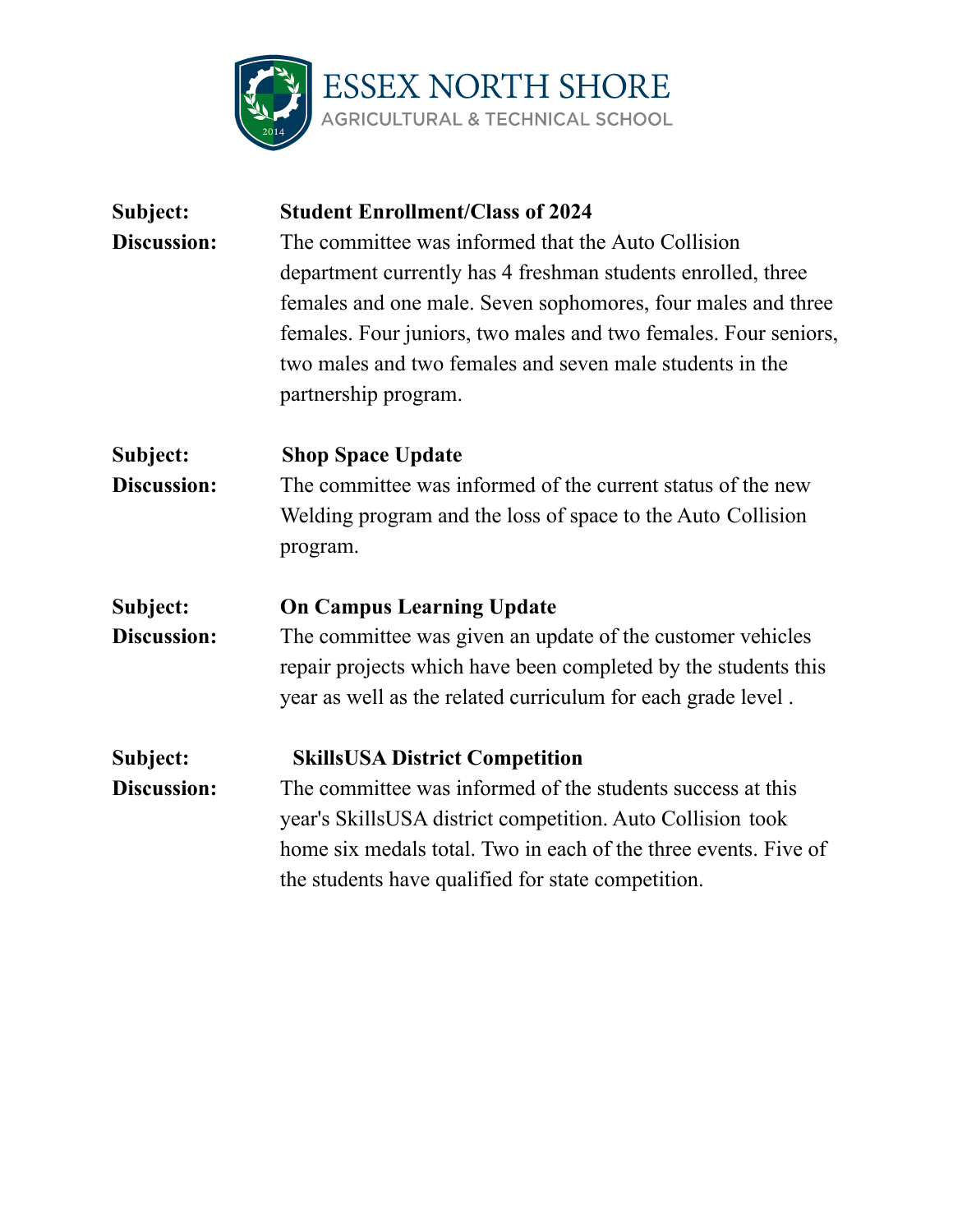

## **The Winners are:**

# **Auto Damage Appraisal**

Senior - Ariana Lourie - Gold Medal Senior - Gabryel Diniz - Bronze Medal

# **Collision Repair**

Junior - Gavin Harris - Gold Medal Sophomore - Ruddy De Jesus - Bronze Medal

# **Automotive Refinishing**

Junior - Leah Weinrich - Gold Medal Senior - Meghann Bradley - Silver Medal

| Subject:<br>Discussion: | <b>Curriculum Bias/Programmatic Review</b><br>The committee recently reviewed the Curriculum<br>Bias/Programmatic Review at a previous meeting and with<br>there being no changes in the curriculum felt no changes needed<br>to be made. The committee did review the Program Assessment<br>and aboved of the self assessment rating levels listed and<br>recommended no changes to the ratings. |
|-------------------------|---------------------------------------------------------------------------------------------------------------------------------------------------------------------------------------------------------------------------------------------------------------------------------------------------------------------------------------------------------------------------------------------------|
| Subject:<br>Discussion: | <b>Senior Portfolio Showcase</b><br>The committee was informed of the date of this year's senior<br>showcase review and the importance of the student portfolios.<br>Mike Levy volunteered to be an industry representative for the<br>reviews.                                                                                                                                                   |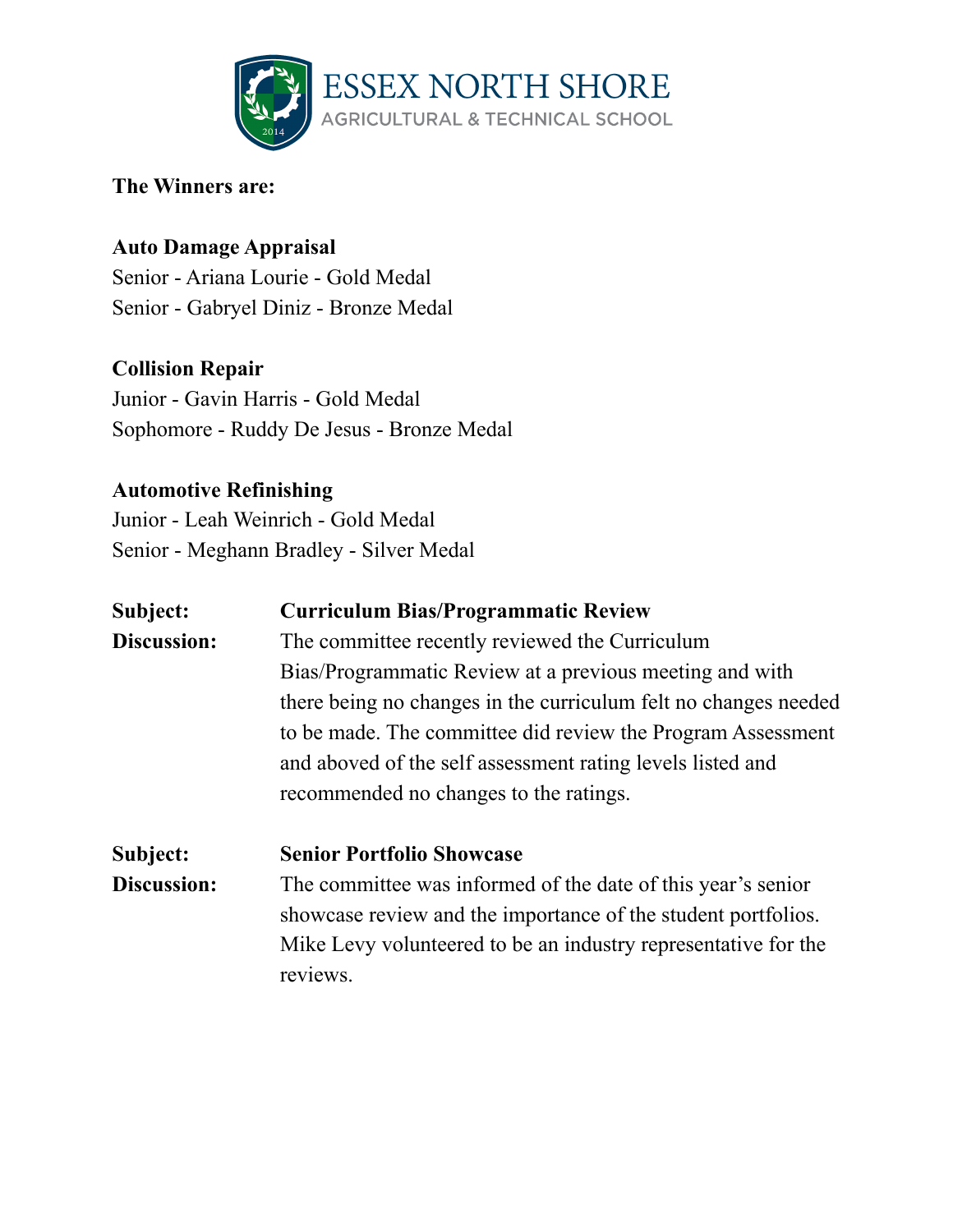

| Subject:           | <b>Employee Outlook/Industry Trends</b>                          |
|--------------------|------------------------------------------------------------------|
| <b>Discussion:</b> | Once again the committee expressed the desperate need for        |
|                    | youth in the industry and the need for technicians with passion. |
|                    | Paul Tuscano stated the I-CAR certifications which the           |
|                    | students are earning is huge. Committee members once again       |
|                    | explained how the industry is becoming more specialty specific   |
|                    | in which technicians are performing one area of the repair due   |
|                    | to the ever increasing complexity of the modern automobile.      |
| Subject:           | <b>Recommendations for Program</b>                               |
| Discussion:        | The committee recommended updating some of our welding           |
|                    | equipment with a resistance welder and a mig brazing welder to   |
|                    | repair the modern vehicles. Members recommended training the     |
|                    | students in the use of scan tools so that they can pre and post  |
|                    | scan collision damage vehicles. Mike Levy recommended            |
|                    | having the students earn their AC license.                       |
| Subject:           | <b>Career Tree Development Form</b>                              |
| Discussion:        | The committee reviewed the Career Tree Development Form          |
|                    | and made recommendations and suggestions for positions for       |
|                    | each level of the tree.                                          |
| Subject:           | <b>Donations</b>                                                 |
| Discussion:        | The committee was informed of donations that we have             |
|                    | received this year. The I-CAR Foundation donated 100 pairs of    |
|                    | safety glasses. Don Kennett Inc donated various auto body        |
|                    | supplies, and LKQ donated practice panels for the students to    |
|                    | practice their skills on. All donations are greatly appreciated. |
|                    |                                                                  |